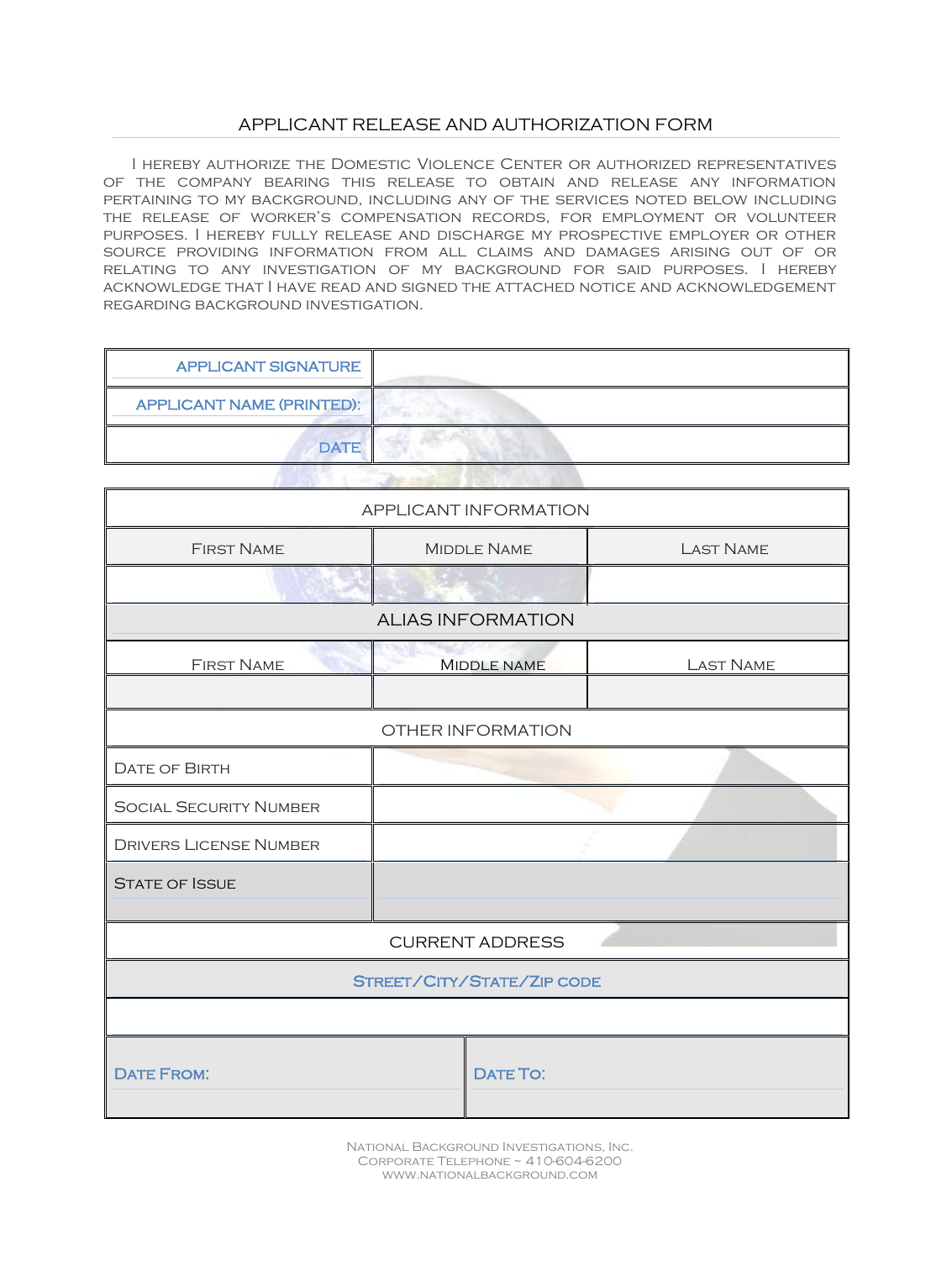| PREVIOUS ADDRESS-PLEASE PROVIDE 7 YEARS-ATTACH ANOTHER SHEET IF NECESSARY |                   |                         |                 |                            |                      |
|---------------------------------------------------------------------------|-------------------|-------------------------|-----------------|----------------------------|----------------------|
| STREET/CITY/STATE/ZIP CODE                                                |                   |                         |                 |                            |                      |
|                                                                           |                   |                         |                 |                            |                      |
| <b>DATE FROM:</b>                                                         |                   |                         | <b>DATE TO:</b> |                            |                      |
|                                                                           |                   | <b>CURRENT EMPLOYER</b> |                 |                            |                      |
|                                                                           |                   |                         |                 |                            |                      |
|                                                                           |                   |                         |                 | STREET/CITY/STATE/ZIP CODE |                      |
|                                                                           |                   |                         |                 |                            |                      |
| <b>POSITION</b>                                                           |                   | <b>SUPERVISOR</b>       |                 | <b>TELEPHONE NO.</b>       | <b>DATES TO/FROM</b> |
|                                                                           |                   |                         |                 |                            |                      |
|                                                                           | PREVIOUS EMPLOYER |                         |                 |                            |                      |
|                                                                           |                   |                         |                 |                            |                      |
| STREET/CITY/STATE/ZIP CODE                                                |                   |                         |                 |                            |                      |
|                                                                           |                   |                         |                 |                            |                      |
| <b>POSITION</b>                                                           | <b>SUPERVISOR</b> |                         |                 | <b>TELEPHONE NO.</b>       | DATES TO/FROM        |
|                                                                           |                   |                         |                 |                            |                      |
| EDUCATION/NAME                                                            |                   |                         |                 |                            |                      |
|                                                                           |                   |                         |                 |                            |                      |
| STREET/CITY/STATE/ZIP CODE                                                |                   |                         |                 |                            |                      |
|                                                                           |                   |                         |                 |                            |                      |
| <b>MAJOR</b>                                                              |                   | <b>MINOR</b>            |                 | <b>DEGREE TYPE</b>         | <b>DEGREE DATE</b>   |
|                                                                           |                   |                         |                 |                            |                      |
| <b>DATE FROM:</b>                                                         |                   |                         |                 | DATE TO:                   |                      |

National Background Investigations, Inc. Corporate Telephone ~ 410-604-6200 www.nationalbackground.com